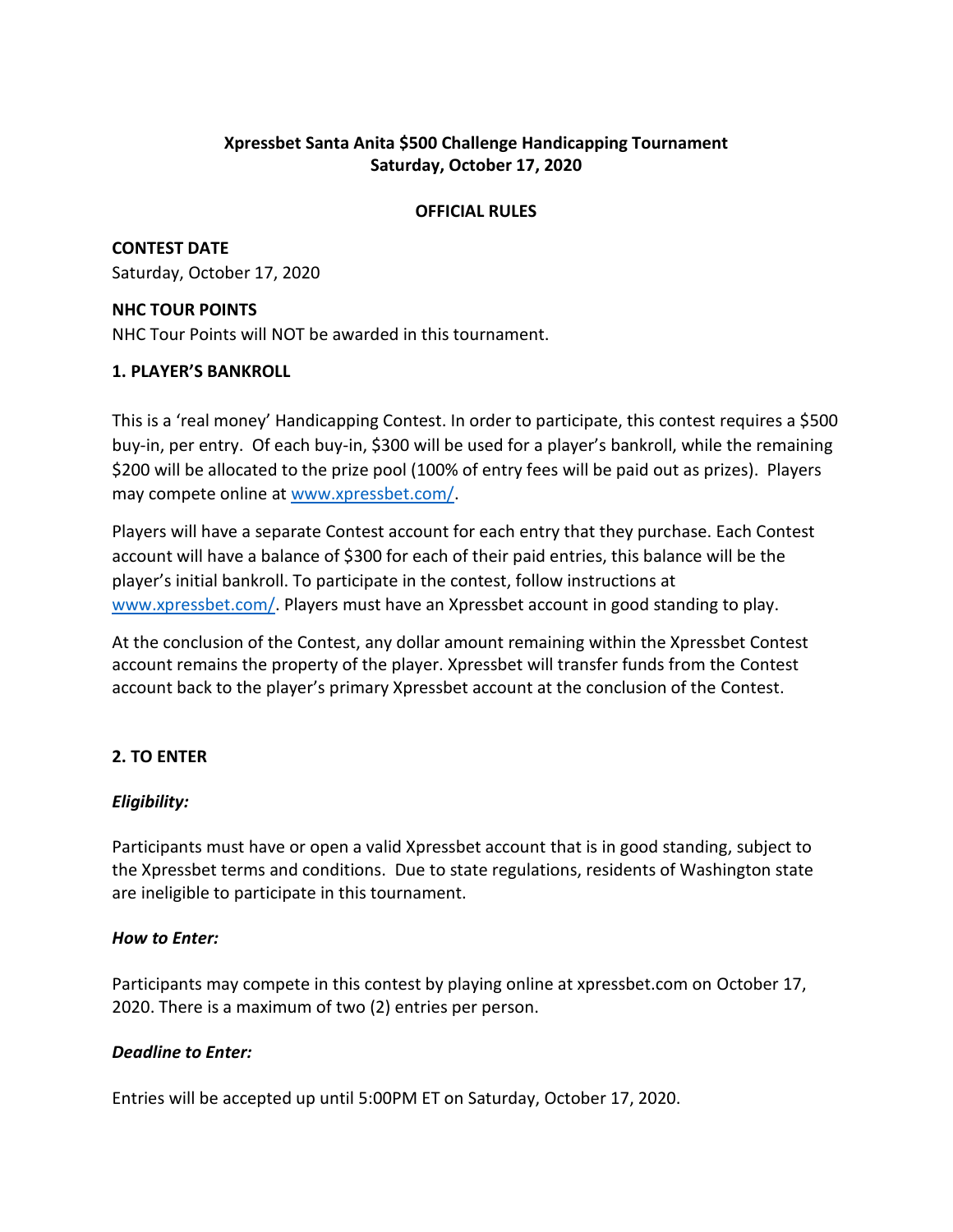Online registration begins Wednesday, October 14, 2020 at approximately 12:00PM ET. To participate in the contest, follow instructions at [www.xpressbet.com/](http://www.xpressbet.com/)tournaments. The Buy-In amount (\$500) will be deducted from the player's Xpressbet account at the time of registration. The player must have sufficient funds in their Xpressbet account to cover the Buy-In to complete registration. Registration must be completed for each entry purchased.

## **3. FORMAT**

- Tournament races include all races from Santa Anita Park on Saturday, October 17, 2020.
- Permitted wagers are Win, Place, Show, Exacta, Trifecta and Daily Double.
- No Superfecta, Grand Slam, Super High 5, Pick 3, Pick 4, Pick 5, Pick 6, Golden Hour Double or Golden Hour Pick 4 wagers are permitted in this contest. The Parlay function for Win, Place and Show wagers is not permitted in this contest.
- At minimum, players must wager their entire \$300 bankroll during the contest.
- There are no maximums players may wager as much as they want, including the winnings from their bankroll, whenever they wish.
- In the unlikely event of a cancellation of a race card, Tournament Officials reserve the right to substitute races from another racetrack or cancel the tournament.

Should an entry in this contest fail to meet the above-mentioned requirements, that entry may be disqualified from the contest, making the entry ineligible to win prizes. Any situation involving a late scratch where it is deemed the players were not given sufficient time to adjust their betting will be handled on a case-by-case basis by contest officials.

The player with the largest bankroll after the last Contest Race on October 17, 2020, will be declared the winner. It is the player's responsibility to meet the wagering requirements listed above. Contest officials will make the decision on disqualification in the event of a rule violation and all decisions are final. The remaining bankroll in their online Xpressbet contest account remains the property of the player. Entry fees will not be refunded in the event of a disqualification.

### **4. PRIZES**

100% of the entry fees will be paid out as prizes. The final prize pool will be announced on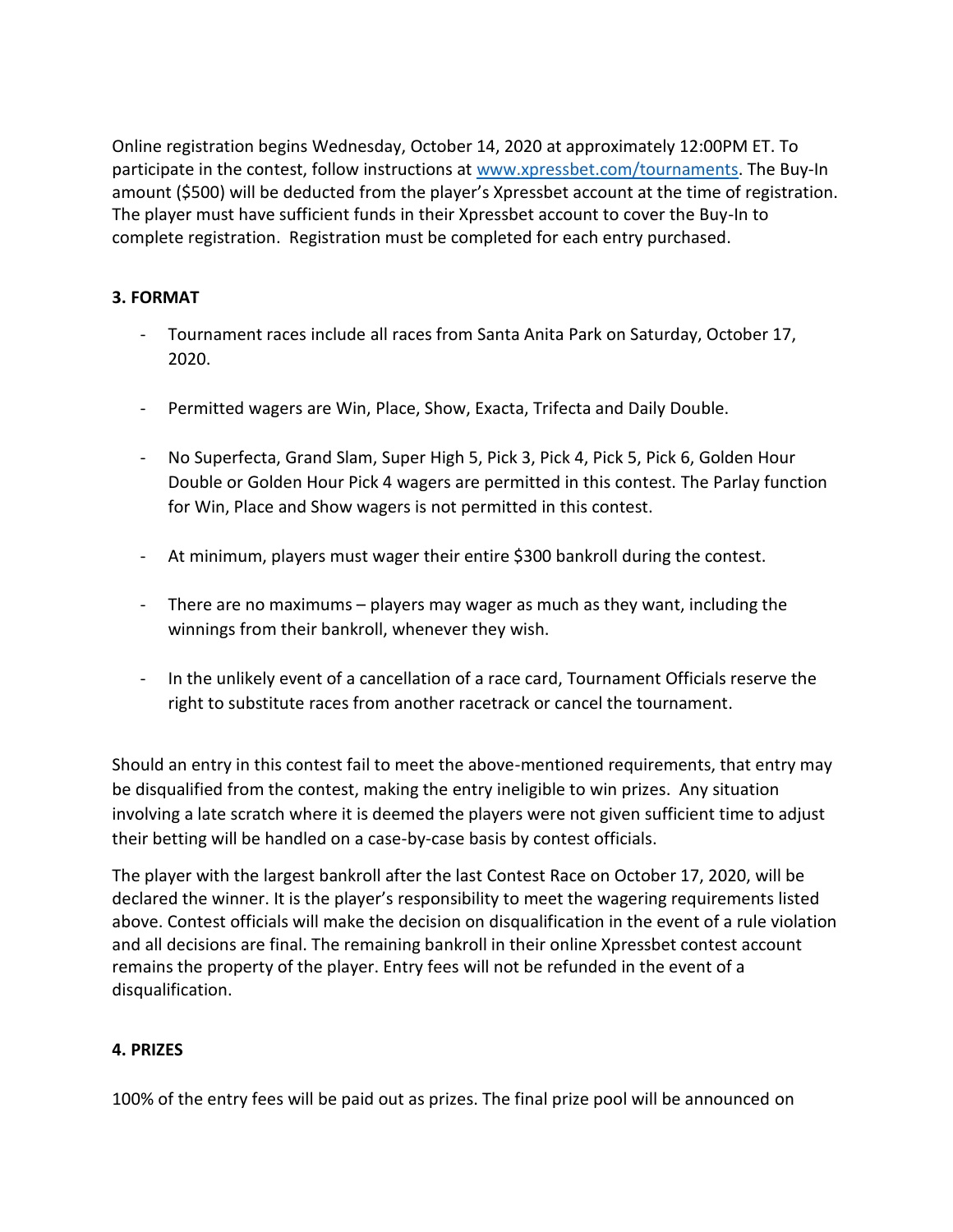October 17, 2020, after Registration closes. The final prize pool distribution and number of qualifying spots for the 2021 Pegasus World Cup Betting Championship (PWCBC) will be based upon the final number of entries in the contest.

Below are three (3) examples of the prize pool distribution depending on the number of entries in this contest:

### **At 100 entries, prizes will be:**

- Two (2) entries into the 2021 Pegasus World Cup Betting Championship (PWCBC). Entries are valued at \$6,000 each and must be played online at Xpressbet.
- \$8,000 Cash Prize pool for the top four (4) finishers.

Cash prize pool distribution based on 100 entries:

| <b>Number of Entries</b> | 100               |                |
|--------------------------|-------------------|----------------|
| <b>Final Standing</b>    | <b>Cash Prize</b> | % of Cash Pool |
| 1st                      | \$4,000.00        | 50%            |
| 2nd                      | \$2,000.00        | 25%            |
| 3rd                      | \$1,200.00        | 15%            |
| 4th                      | \$800.00          | 10%            |
| <b>TOTAL CASH PRIZES</b> | \$8,000.00        |                |

## **At 150 entries, prizes will be:**

- Three (3) entries into the 2021 Pegasus World Cup Betting Championship (PWCBC). Entries are valued at \$6,000 each and must be played online at Xpressbet.
- \$12,000 Cash Prize pool for the top four (4) finishers.

Cash prize pool distribution based on 150 entries:

| <b>Number of Entries</b> | 150               |                |
|--------------------------|-------------------|----------------|
| <b>Final Standing</b>    | <b>Cash Prize</b> | % of Cash Pool |
| 1st                      | \$6,000.00        | 50%            |
| 2nd                      | \$3,000.00        | 25%            |
| 3rd                      | \$1,800.00        | 15%            |
| 4th                      | \$1,200.00        | 10%            |
| <b>TOTAL CASH PRIZES</b> | \$12,000.00       |                |

## **At 200 entries, prizes will be:**

- Four (4) entries into the 2021 Pegasus World Cup Betting Championship (PWCBC). Entries are valued at \$6,000 each and must be played online at Xpressbet.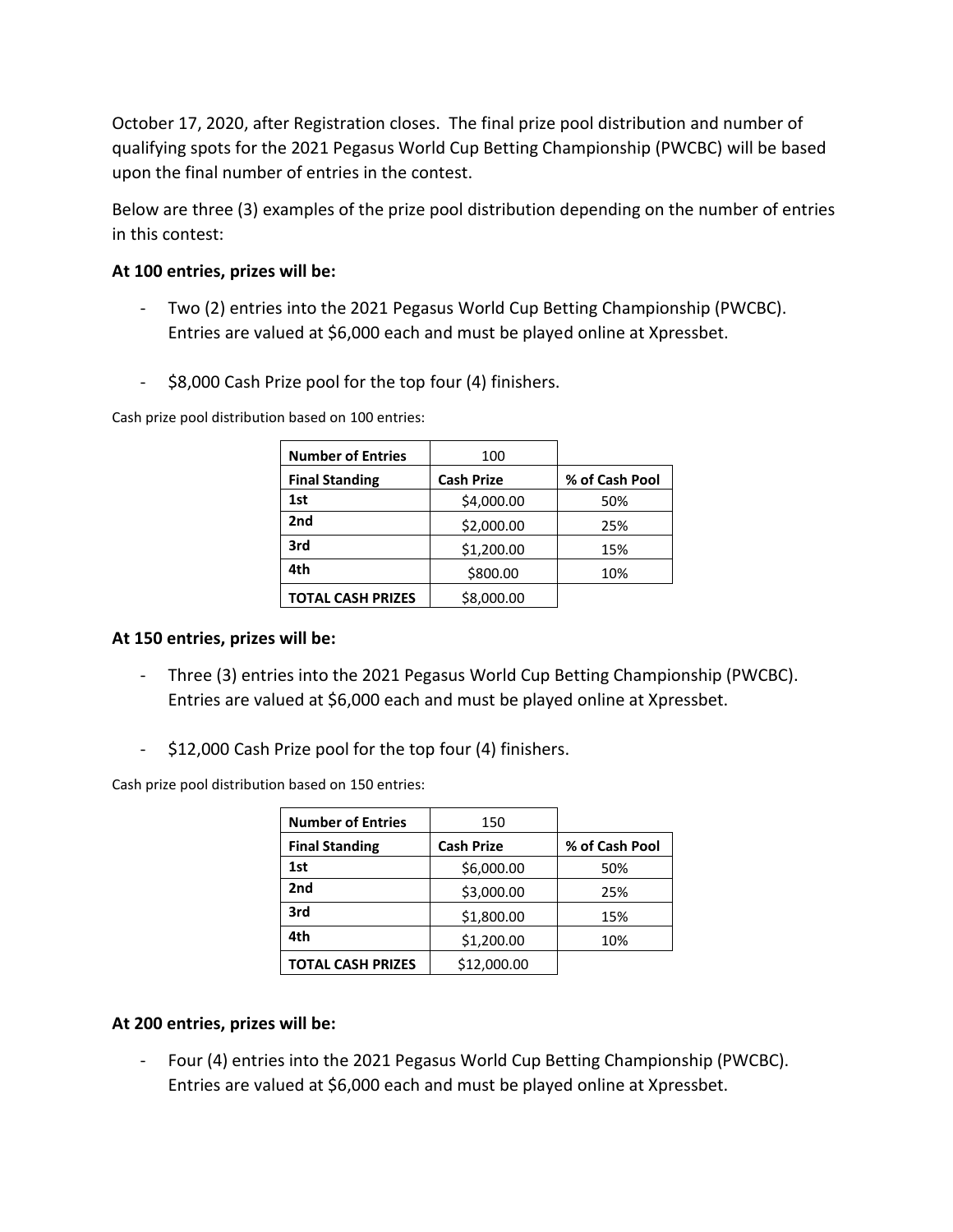- \$16,000 Cash Prize pool for the top four (4) finishers.

Cash prize pool distribution based on 200 entries:

| <b>Number of Entries</b> | 200               |                |
|--------------------------|-------------------|----------------|
| <b>Final Standing</b>    | <b>Cash Prize</b> | % of Cash Pool |
| 1st                      | \$8,000.00        | 50%            |
| 2nd                      | \$4,000.00        | 25%            |
| 3rd                      | \$2,400.00        | 15%            |
| 4th                      | \$1,600.00        | 10%            |
| <b>TOTAL CASH PRIZES</b> | \$16,000.00       |                |

## **PEGASUS WORLD CUP BETTING CHAMPIONSHIP (PWCBC) ENTRY:**

The prize entries into the Pegasus World Cup Betting Championship (PWCBC) will be valid for 2021 only. The player(s) that win an entry into the 2021 PWCBC will compete in the 2021 PWCBC online at xpressbet.com. PWCBC entries are valued at \$6,000 each.

**Dual Qualified for the PWCBC:** A player that has two (2) entries into the 2021 PWCBC prior to the start of this contest can accept a PWCBC entry prize if, and only if, they have a contest entry finish in a placing that earns a 2020 PWCBC entry. However, per the PWCBC rules, a player may only compete in the PWCBC a maximum of two (2) times. As a result, any number of 2021 PWCBC entries won over the permitted two (2), are required to be transferred, or sold, to another player by notifying PWCBC officials prior to January 19, 2021.

**Winning Multiple PWCBC Entries**: A player may win up to two (2) 2021 PWCBC entries in this contest. In order to win up to two (2) entries into the 2021 PWCBC in this contest, a player would need to have two (2) entries in this contest that finish in the final standings where both entries qualify to earn an entry prize, and a 2021 PWCBC entry is available at the time of each entry's respective prize selection.

## **5. PLAYER BANKROLL:**

Upon completion of registration, the \$500 Buy-In will be deducted from the player's Xpressbet account. A Contest account will be created and \$300 will be deposited into the player's Contest account. All contest wagers must be placed from the Contest account.

## **6. PLACING WAGERS:**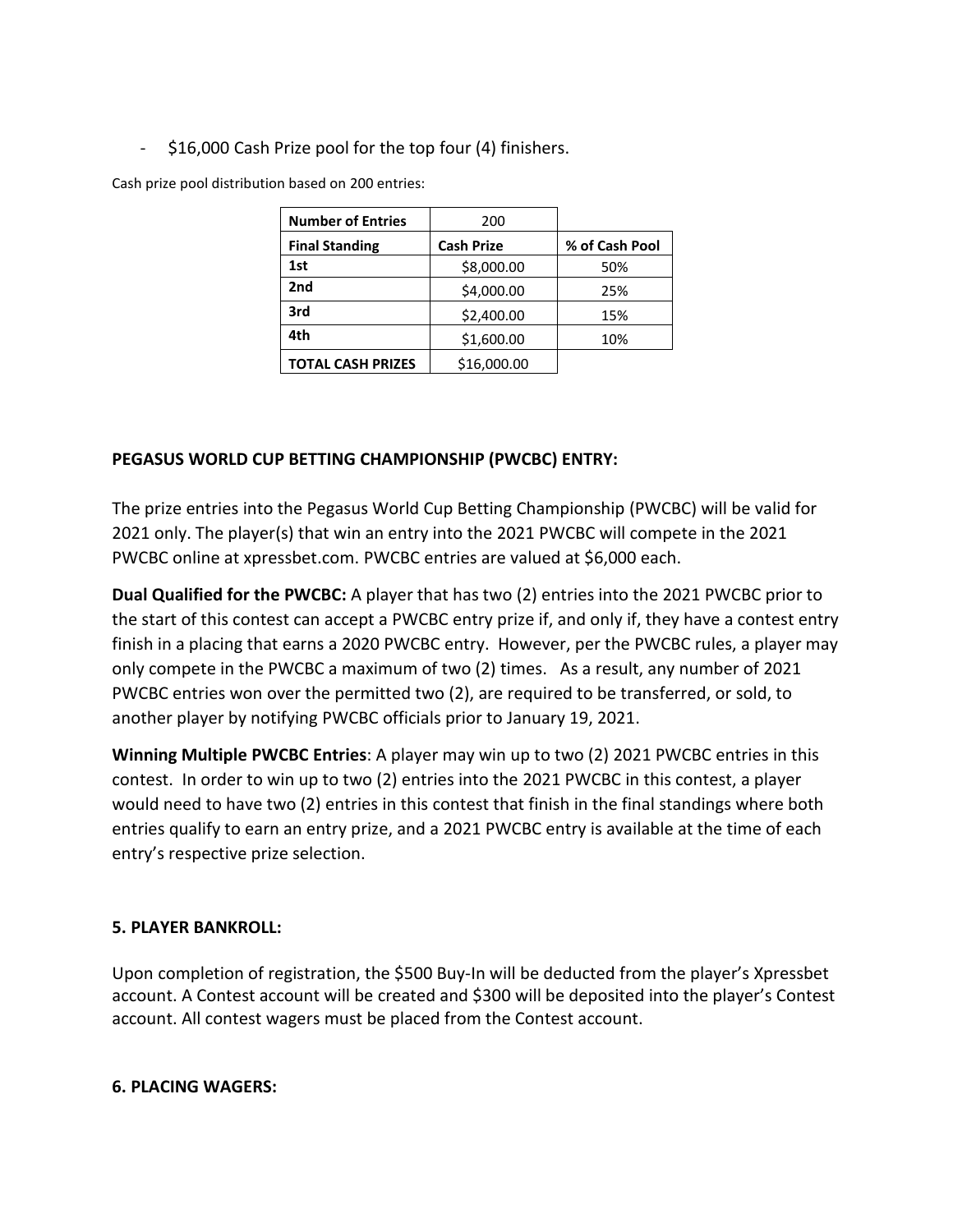On the day of the contest, after completing registration, the player must log in to their Xpressbet account. During login, the player will be prompted to select their Main Xpressbet Account or their Contest account. The Contest wagers must be placed through the Contest account.

### **7. ADVANCE WAGERING**

Advance wagering will not be permitted unless prior approval has been obtained by a contest official. Wagers for each race must be placed after the prior race has been declared official. This rule is designed to maintain an accurate leaderboard.

If a player needs to advance wager for any reason, a player must contact a contest official. The contest official will decide if an advance wager will affect the integrity of the leaderboard. All decisions are final and penalties for violating this rule will be at the sole discretion of contest officials.

### **8. CASHING OUT**

Players competing online will not be able to cash out their account balances until after the results of the final live contest race on Saturday, October 17, 2020 become official. After the contest is official, any remaining balance from the Contest account will be transferred back to the player's primary Xpressbet account.

### **9. IRS WITHHOLDING:**

Per the tax rules by the U.S. Treasury Department and the Internal Revenue Service.

### **10. SCRATCHES**

If a horse is scratched after a wager is placed, it is the player's responsibility to change his/her selection prior to the start of the race in order to meet contest parameters. If a late scratch occurs or a horse is declared a 'non-starter' and post time prevents the selection of an alternate horse or bet cancellation, the contestant will not be disqualified for failure to bet the minimum amount and any live tickets bet will be in play.

### **11. CONTEST STANDINGS:**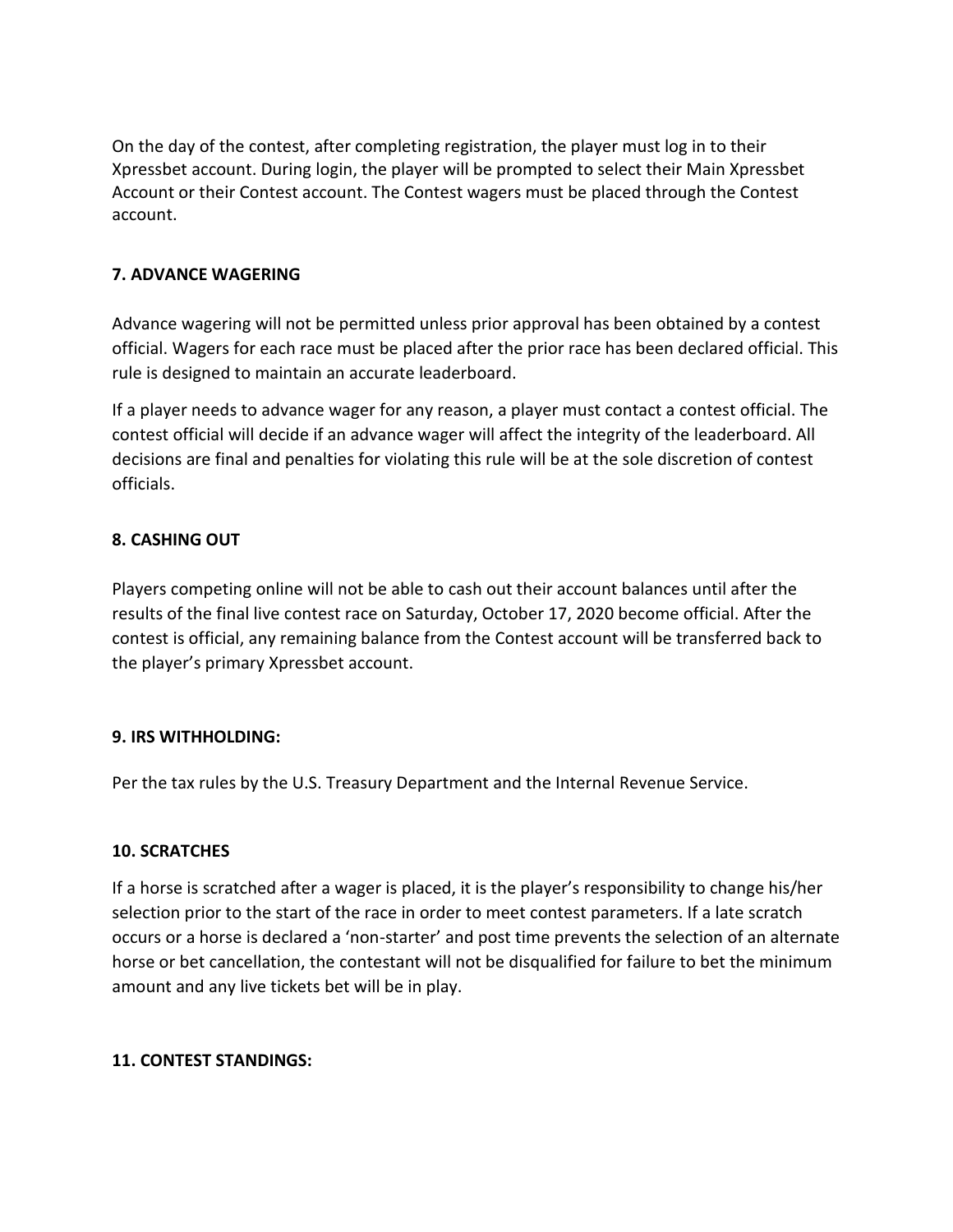Contest standings will be based off of each player's bankroll on their official contest entry. Standings will rank all bankrolls based off of dollar value from largest to smallest, with first place being the largest bankroll and last place being the smallest bankroll.

Current standings will be posted after every race, or as soon as the information is available. Standings will be posted at xpressbet.com.

# **12. TIES**

In a result of a tie between any of the finishing positions, the following will be done with regard to prize distribution:

## *For Entry Prizes:*

If the tie occurs in a place in the standings that will earn an entry prize, the player with the largest dollar amount in total wagers will be declared the winner of the tie and awarded the higher placing in the final official standings, resulting in that player having the first choice (among the tied players) of one (1) prize entry. For example, if two players tie for third place and player #1 has wagered a total of \$3,000 ending with a bankroll of \$8,000 and player #2 has wagered a total of \$4,000 finishing with a bankroll of \$8,000 (based on wagering his/her winnings as well as original bankroll), Player #2 will receive the higher placing and will be able to choose a prize entry before Player #1.

If both players wagered the same amount and finished with the same final bankroll, the player with the highest single race profit will be awarded the higher placing in the final official standings. In the event both players wagered the same amount, finished with the same bankroll, and tied with the largest single race profit, the higher placing will be decided by whoever registered for the contest first.

### *For Cash Prizes:*

If the tie occurs in a place in the standings that will earn a cash prize, then the cash prizes for that tied placing and the subsequent placing will be combined and split evenly among the tied players. For example, if two players finish tied for third place in the final standings, then the cash prize for third place and the cash prize for fourth place will be combined together and then split evenly among the players tied for third place.

## **13. INELIGIBILITY**

The following are ineligible to participate in this contest: Employees of Xpressbet and AmTote.

## **14. HORSE OWNERSHIP & WAGERING ON A COMPETING HORSE:**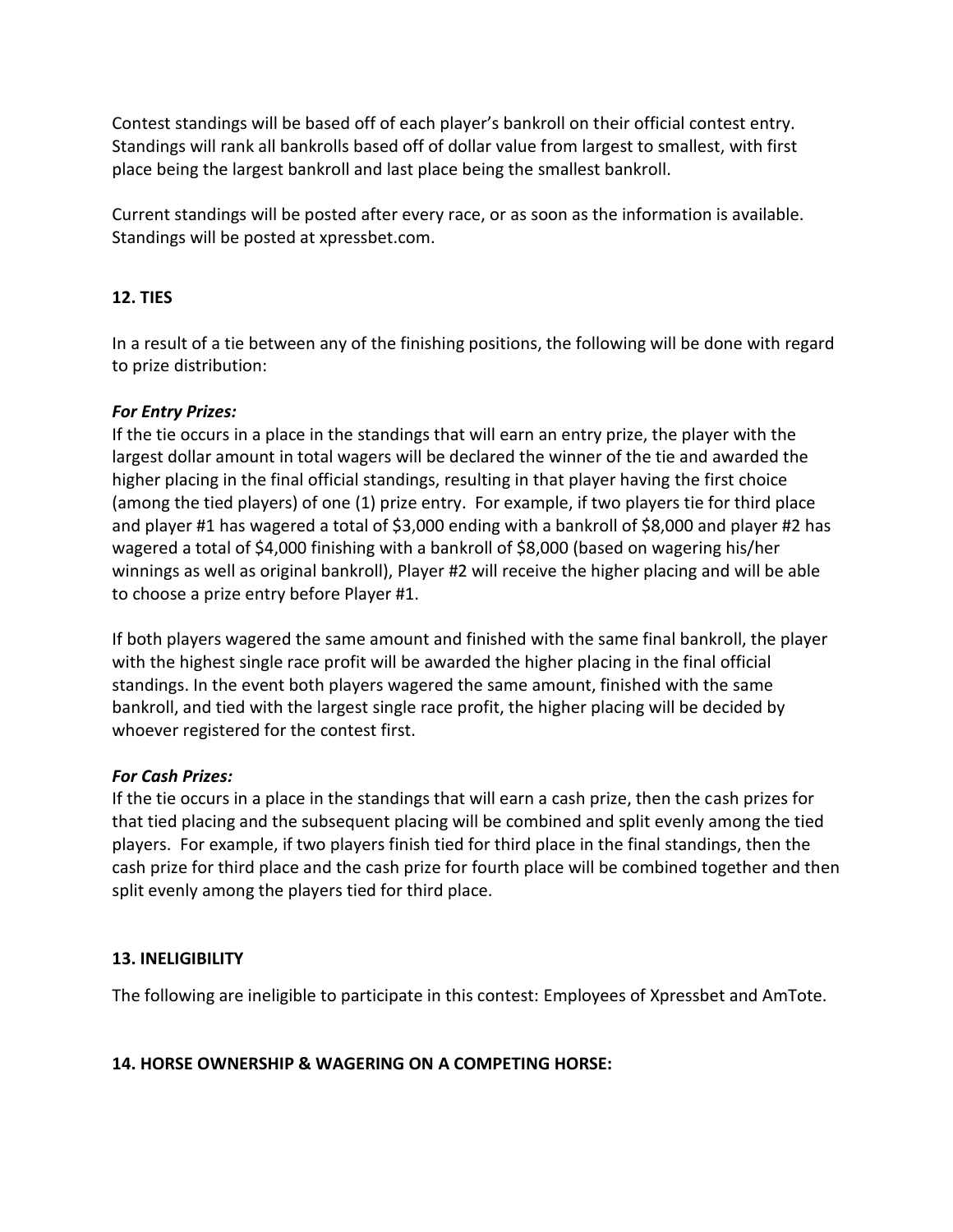If a player has an ownership or other interest in any horses running in any of the contest races, or holds a pari-mutuel license in any jurisdiction, then all involvements and licenses must be fully disclosed to contest officials prior to the start of the contest. Failure to disclose any ownership interest or license can result in disqualification. Trainers, owners or any other player with another interest can bet that race, but must bet their horse to WIN in a WPS pool wager or "ON TOP ONLY" when wager in the Exacta or Trifecta pool, assuming those bet types are eligible in the contest.

## **15. TAXES:**

Liability for any and all federal, state, and local taxes is solely the responsibility of prize winners.

### **16. AFFIDAVITS**

Affidavits confirming compliance of all the rules of this contest will be required of all participants. All prize winners acknowledge that if they enter this contest under a fraudulent name and/or Social Security number, they will be immediately disqualified from this and all future contests held by The Stronach Group. Positive identification is required of contestants and prize winners. Positive identification is a driver's license with a picture and same address and birth date used on the entry forms, and/or other forms of identification as deemed adequate by contest officials. Contestants also consent to the use of their names, pictures and video images to be used by The Stronach Group without compensation.

## **17. JUDGING AND DISPUTES:**

The management of Xpressbet reserve the right to interpret all questions and conditions in regard to this event, without claim for damages or recourse of any kind. All decisions made by contest officials will be final and all questions and definitions not covered explicitly in these rules shall be interpreted by contest officials. Xpressbet reserves the right to amend these rules at any time.

If for any reason there is a cancellation in racing on October 17, 2020, the contest will be based on the races completed during the event. If the cancellation takes place prior to the first race, the contest will be canceled and all entry fees will be refunded. Contest officials will make an announcement and all decisions are final.

Anyone found to have engaged in or attempted to engage in any act that contest officials believe in their sole and absolute discretion compromises or could compromise the competitive integrity of this contest, including collusion, will be subject to sanctions imposed by The Stronach Group management. The nature and extent of the sanctions imposed shall be in the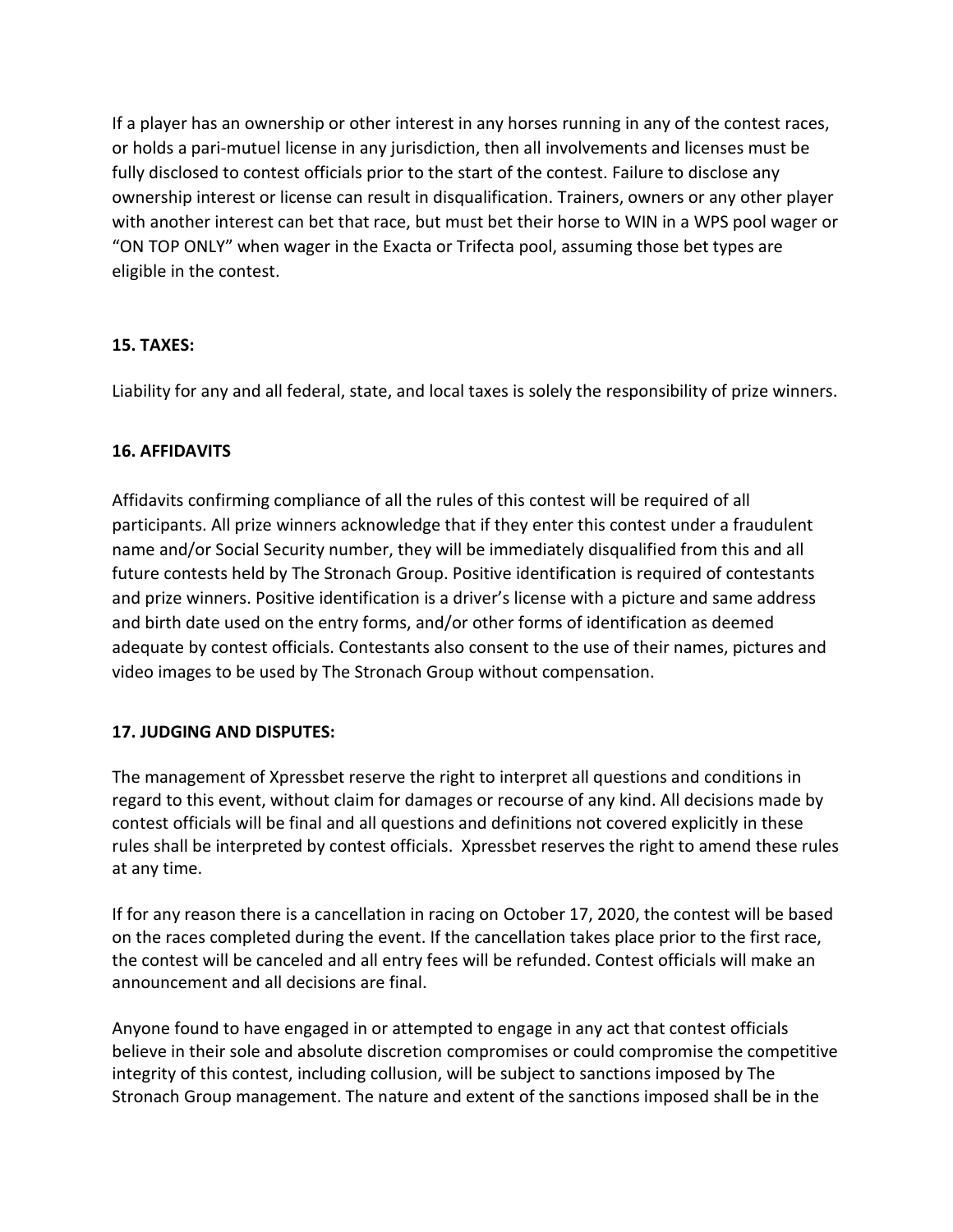sole and absolute discretion of The Stronach Group management and may include, but shall not be limited to, the following:

- Forfeiture of prize money
- Disqualification from the contest
- Loss of privilege to participate in future Stronach Group handicapping contests

### **18. RELEASE OF LIABILITY; DISCLAIMER OF WARRANTY; FORUM SELECTION CLAUSE.**

This Contest is subject to all applicable federal, state, and local laws. By participating in this Contest, Entrants and winners agree to indemnify, release and hold harmless Sponsor, affiliates, parent corporation, officers, and directors (the "Released Parties") from any and all liability, for loss, harm, damage, injury, cost or expense whatsoever, including without limitation, tax liabilities, property damage, personal injury (including emotional distress), and/or death caused, directly or indirectly, from the awarding, acceptance, possession, use, misuse, loss or misdirection of any prize or resulting from participating in this Contest or any promotion or prize-related activities, and for any claims or causes of action based on publicity rights, defamation or invasion of privacy. The Released Parties assume no responsibility for any injury or damage to Entrants or to any other person's computer, regardless of how caused, relating to or resulting from entering or downloading materials or software in connection with this Contest. Entrants and winners acknowledge that the Released Parties have neither made nor are in any manner responsible or liable for any warranty, representations or guarantees, express or implied, in fact or in law, relative to any prize, including, but not limited to, express warranties provided by the manufacturer of the goods or their affiliates. THIS CONTEST IS GOVERNED BY THE LAWS OF THE UNITED STATES AND THE STATE OF OREGON WITHOUT RESPECT TO ITS CONFLICT OF LAW DOCTRINES. Entrant agrees that, by entering the Contest, (i) any and all disputes, claims, and causes of action arising out of or in connection with this Contest, or any prize awarded, shall be resolved individually without resort to any form of class action, and exclusively before a state or federal court located in (County & State) and having jurisdiction; (ii) any claims, judgments and awards shall be limited to actual out-of-pocket costs incurred, including costs associated with entering the Contest, but in no event attorney's or experts' fees; and (iii) under no circumstances will any Entrant be permitted to obtain any award for, and Entrant hereby waives all rights to claim, punitive, incidental or consequential damages, including reasonable attorneys' fees, and any and all rights to have damages multiplied or otherwise increased and any other damages, other than damages for actual outof-pocket expenses. Only the number of prizes stated in these Official Rules is available to be won in the Contest. If, by reason of a print or other error, more prizes are claimed than the the winner selection method described above from among all eligible claimants making purportedly valid claims to award the advertised number of prizes available. SPONSOR SHALL HAVE NO LIABILITY FOR ANY PERSONAL INJURIES, DEATH, PROPERTY DAMAGE, OR OTHER DAMAGES OR